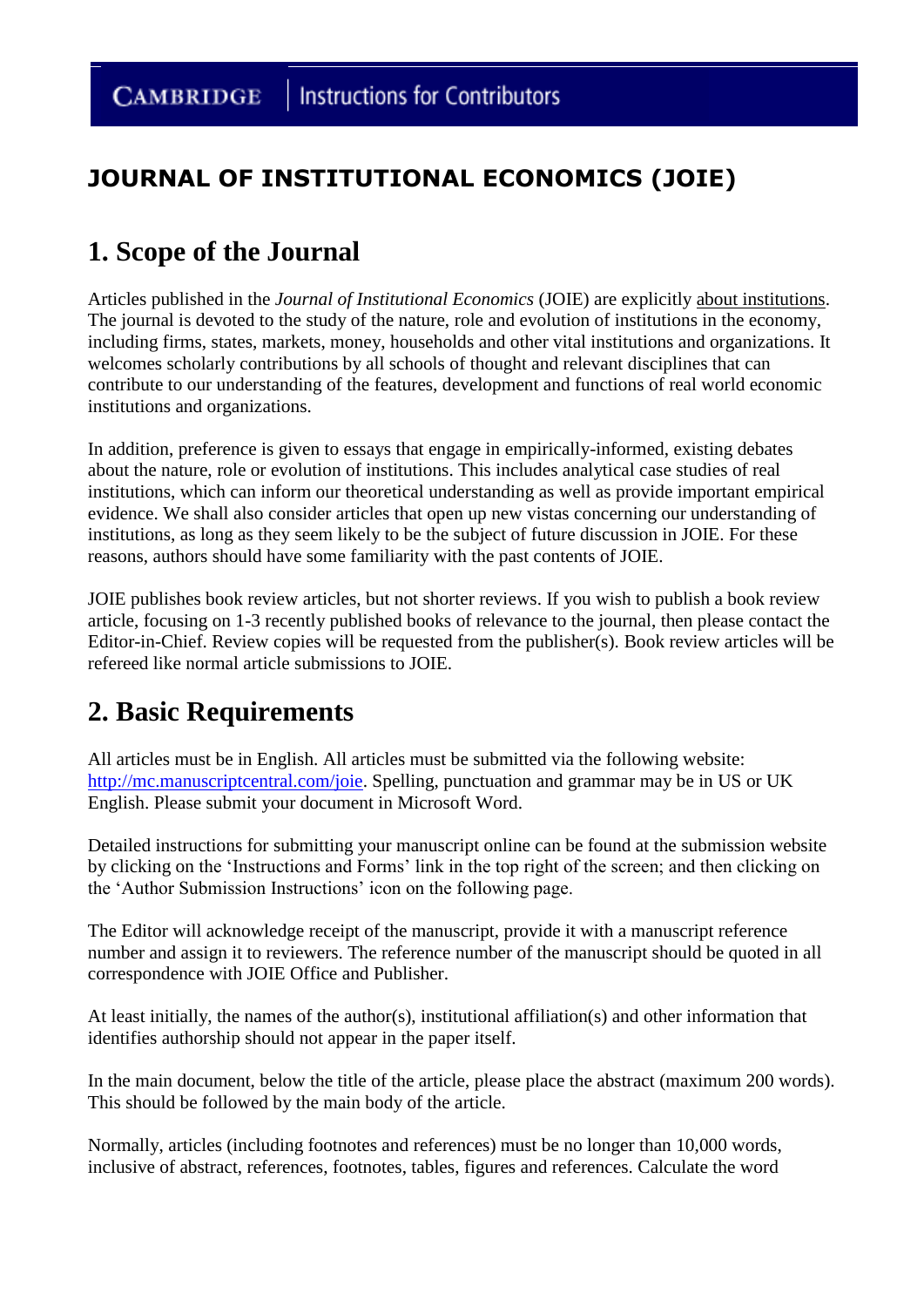equivalent for tables and figures by first estimating the number of pages to be occupied by the tables or figures, and then adding 500 words per page.

In special cases, such as an extended review or survey article, this inclusive limit may be extended from 10,000 to 12,000 words.

A declaration of the total word count (including abstract, footnotes, references, tables and figures) must accompany each article.

Footnotes should be kept to a minimum and the [Harvard referencing system](http://en.wikipedia.org/wiki/Parenthetical_referencing) should be used.

Papers with some formal content will be considered if it is fully explained for a general readership, the mathematics is consigned as much as possible to appendices, the assumptions have sufficient grounding in reality, and the paper enhances our understanding of past, present, or feasible socioeconomic institutions. JOIE is not interested in the advancement of formal or econometric technique for their own sake.

See also section 4 with "Further Guidelines" below.

Submission of a paper will be held to imply that it contains original unpublished work and is not being submitted for publication elsewhere.

# **3. Procedure after Submission**

The JOIE Editors will preliminarily assess all papers. A paper will be rejected at this first stage if it does not comply with the above guidelines, is evidently of insufficient academic quality or interest, or lies outside the scope of the journal. If a paper passes this preliminarily assessment, then normally it will be sent out to referees. The five editors will make the final decision, taking account of the referee's reports. The decision will normally be either

(a) acceptance of the paper without further revision,

- (b) acceptance subject to minor editorial revisions to be checked by the editor-in-chief,
- (c) conditional acceptance of the paper subject to revisions to be checked by the editors and not by referees,
- (d) a request for a substantially revised version that will be sent out again to the referees, or (e) rejection without the option of resubmission.

With (b) or (c) the authors are asked to comply with the format and house style of JOIE, as exhibited in issues of the journal.

# **4. Further Guidelines**

Conceptual precision is no less important than mathematical precision. Furthermore, scholars working in the area come from different disciplines and schools of thought, so it is vital to give words clear meanings.

Terms that carry multiple meanings and are especially plagued by imprecision or ambiguity include: (a) institution, (b) formal, (c) informal, (d) culture, (e) routine, (f) habit, (g) neoclassical, (h) rational, (i) capitalism, (j) methodological individualism, (k) uncertainty, (l) determinism, (m) embedded, (n) evolutionary, plus many more. When using such terms, authors must make it clear